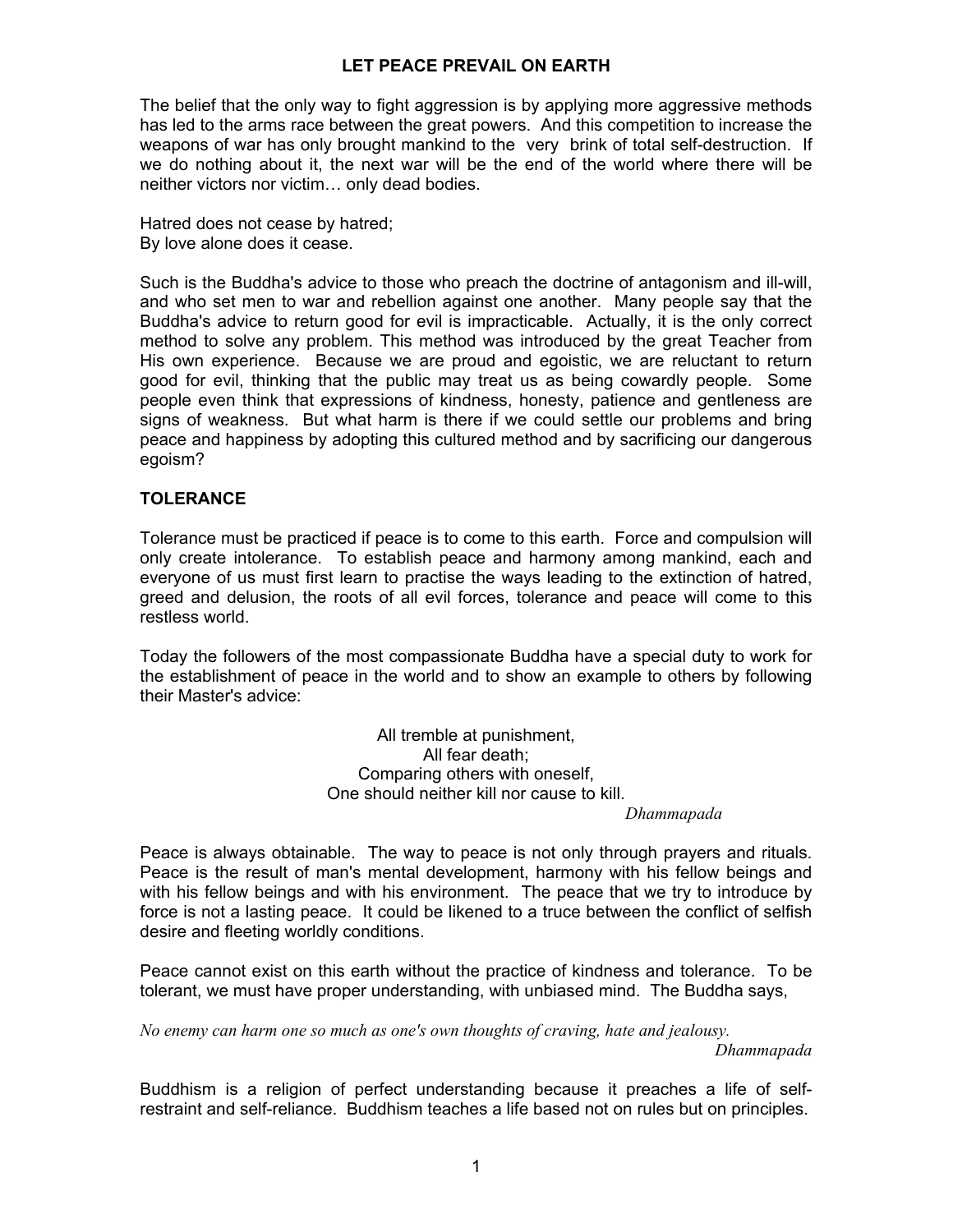Buddhism has never persecuted or maltreated those whose beliefs are different. The Teaching of the Buddha is such that anyone can practise the Noble religious Principles even without any religious labels.

The world is like a mirror; if you look at it with a smiling face, you can see your own, beautiful smiling face. On the other hand, if you look at it with a grim face, you will invariable see ugliness. Similarly, if you treat the world kindly the world will also certainly treat you in like manner. Learn to be peaceful with yourself and the world in return will also be peaceful with you.

Man's mind is given to so much self-deceit or egoistic ideas that he does not want to admit his own weaknesses. He will try to find some lame excuses to justify his wrong action so as to create an illusion that he is blameless. If a man really wants to be free from problems, he must have the courage to admit such weakness. The Buddha says:

#### *Easily seen are other's faults; Hand indeed it is to see one's own faults.*

The history of mankind is a continuous manifestation of man's greed, hatred, pride, jealously, selfishness and delusion. It is mentioned that during the last 3,000 years, men have fought 15,000 major wars. Is this the characteristic feature of man? What is his destiny? If they are really human how can they bring destruction to their fellow beings?

Although men, have discovered and invented many important things which people have not known before, they have also made great advances leading towards the destruction of their own kind by misusing this new discoveries. Many human dignity and civilizations have been completely erased from this earth...Modern man has become so sophisticated in his art and techniques of warfare that it is now possible for him to turn the whole of mankind into ashes within a few seconds. The world has become a storehouse of military hardware as a result of a little game called "Military Superiority" We are told that the prototype of a nuclear weapon is more powerful than the atomic bomb which was dropped at Hiroshima, Japan in August 1945. Scientists believe that a few hundred thermonuclear weapons will chart the course towards, universal destruction. Just see what human beings are doing to their own human race! Think what sort of a scientific development it is! See how cruel and selfish man has become.

Man should not pander to his aggressive, intrinsic attitude. He should instead uphold the noble teachings and display justice with morality to enable peace to prevail.

Treaties, pacts and peace formulae have been adopted and millions of words have been spoken by countless world leaders throughout the world who proclaim that they have finally found the way to maintain and promote peace on earth. But for all their efforts, they have not even succeeded in removing the threat to mankind. The reasons for this is that we have all failed to educate our young to truly understand and respect the need for selfless service and instill in them the danger of selfishness. To guarantee true peace, we must use every method available to us to educate our young to practise love, goodwill and understanding.

# **THE BUDDHIST ATTITUDE**

Buddhists should not be the aggressors even in protecting their religion. They must try their best to avoid any kind of violent act. Sometimes they may be forced to go to war by others who do not respect the concept of the brotherhood of man as taught by the Buddha. They may be called upon to defend their fellow men from aggression, and as long as they have not renounced the worldly life, they are duty-bound to join in the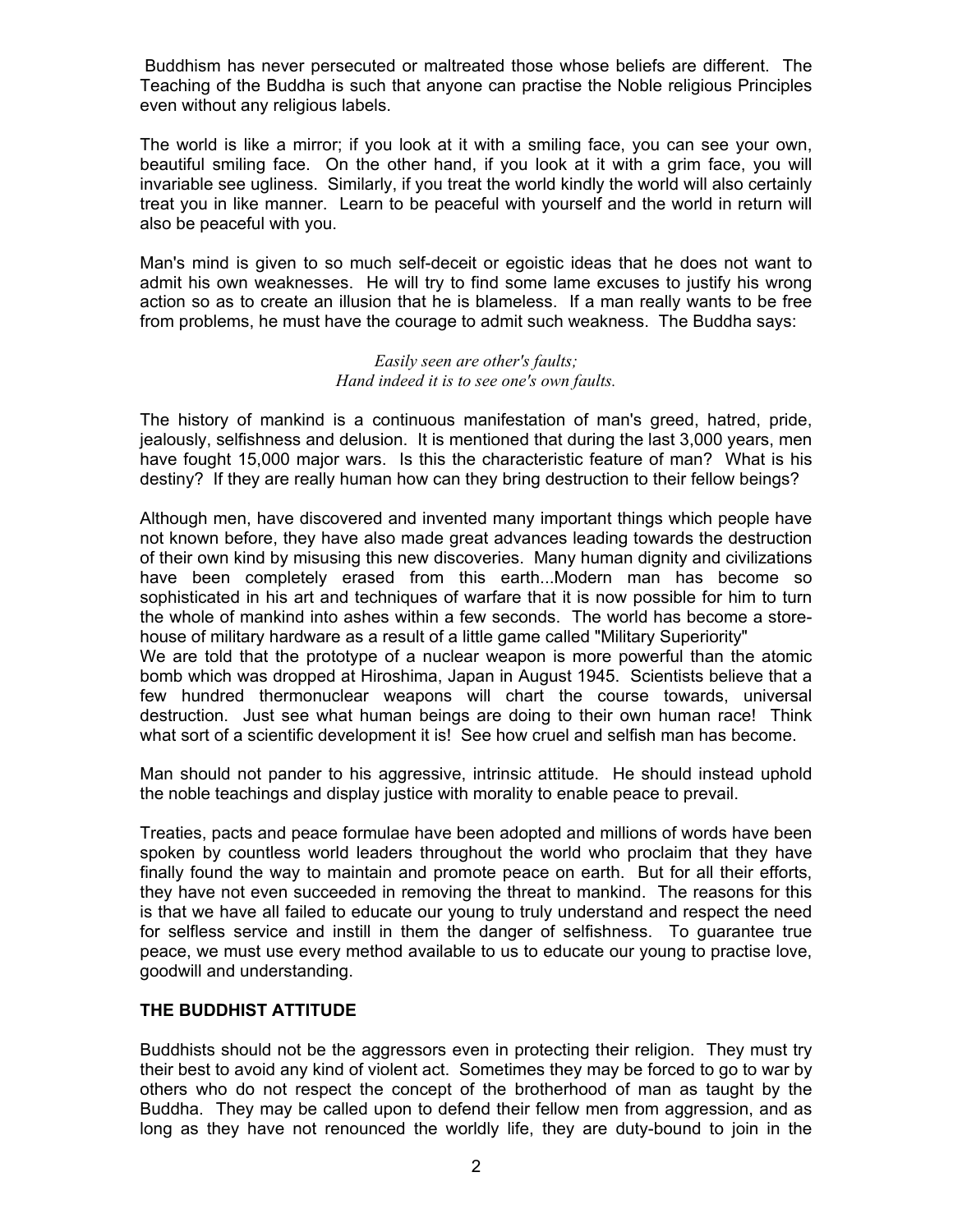struggle for peace and freedom. Under these circumstances, they cannot be blamed for their actions in becoming a soldier or being involved in defence. However, if everyone were to follow the advice of the Buddha, there would be no reason for war to take place in this world. It is the duty of every cultured man to find all possible ways and means to settle disputes in a peaceful manner, without declaring war to kill his fellow men. The Buddha did not teach His followers to surrender to any forms of evil powers.

Indeed, with reason and science, man could conquer nature, and yet man has not yet even secured his own life. Why is it that life is in danger? While devoted to reason and being ruled by science, man has forgotten that he has a heart which has long been neglected and been left to wither away and he polluted by selfish desire.

If we cannot secure our own lives, then how can world peace be possible? To obtain peace, we must train our minds to face facts. We must be objective and humble. We must realize that no one person, nor one nation is always wrong. To obtain peace, we must also share the richness of the earth. We should not deprive the living right of others.

It is simply inconceivable that five percent of the world's population should enjoy fifty percent of its wealth, or that twenty-five percent of the world should be fairly well-fed and some over-fed, while seventy-five percent of the world is always hungry. Peace will only come when nations are willing to share, the rich to help the poor and the strong to help the weak, thus creating international goodwill. Only if and when these conditions are met, can we envision a world with no excuse for wars.

The madness of the armaments race must stop! The amount of money and human lives that various governments waste in the battlefield should be diverted to build up the economies to elevate the standard of living of the people.

The world cannot have peace until men and nations renounce selfish desires, give up racial arrogance, and eradicate crazy attitude for possession and power. Wealth cannot secure happiness. Religion alone can affect the necessary change of heart and bring about the only real disarmament… that of the mind.

All religions teach people not to kill; but unfortunately this important religious principle is conveniently ignored. Today, with modern armaments, man can kill millions within one second.

Very unfortunately some people bring religious labels, slogan and banners even into their battlefields. They do not know that by so doing they are only disgracing the good name of religion.

*Verily, 'O Monk' said the Buddha, ' due to sensuous craving, Kings fight with kings, princes with princes, priests with priests, Citizens with citizens, the mother quarrels with the son, The son quarrels with the father, brother with brother, Brother with sister, sister with brother, friend with friend*.'

 *Majjihima Nikaya* 

We can happily say that for nearly 3000 years there has never been any serious discord or conflict created by Buddhists that led to was in the name of this religion. This is the result of the dynamic character of the concept of tolerance contained in the Buddha's teaching.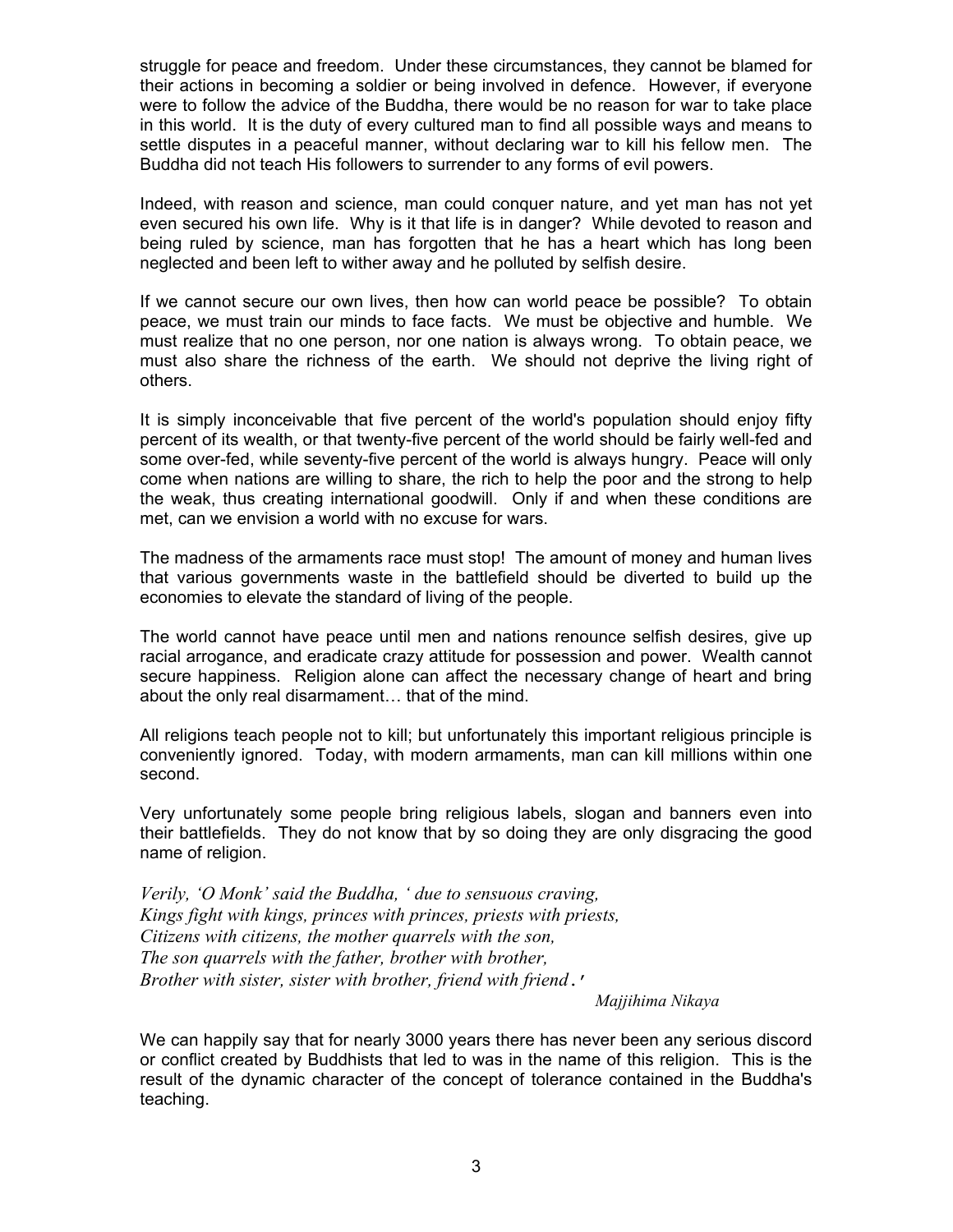People today are restless, weary filled with jealousy. They are intoxicated with the selfish desire to gain more fame, wealth and power. They crave for gratification of the senses. People are passing their days in fear, suspicion and insecurity. In this time of turmoil and crisis, it becomes difficult for people to coexist peacefully with their fellowmen. There is therefore, a great need for tolerance in the world today so that peaceful co-existence among the people of the world can be possible.

The world has bled and suffered from the disease of dogmatism and of intolerance. The land of many countries today are soaked with the blood needlessly spilled on the earth. Whether in religion or politics people have been conscious of a mission to bring humanity only to their own way of life and have been aggressive towards the ways of life of others.

Let us look back on this present century of highly publicized "Progress "… a century of gadgets and inventions. The array of new scientific and technical devices is dazzling… the hand phone, facsimile, telephone, electric motors, aeroplanes, radio, television, computers, internet, space ship, satellites and electronic devices…

Yet in this same century the children of the earth who have developed all these inventions as the ultimate in progress, are the same people who have butchered millions of others by bayonets or bullets, gas or bomb. Amidst all the great 'Progress", Where does the spirit of tolerance stand?

Today man is interested in exploring outer space when he is totally unable to live even as a man-to-man in peace and harmony on the earth. Man will eventually desecrate the other planets.

For the sake of material gain, modern man violates nature. His mental activities are so preoccupied with his pleasure that he is unable to discover the meaning of life. This unnatural behaviour of present day mankind is the result of his wrong conception of human life and its ultimate aim. It is the cause of the frustration, fear insecurity and intolerance of our present time.

In fact, today intolerance is still being practiced in the name of religion. People merely talk of religion and promise to provide short cuts to paradise. If Muslims really follow the concept of Brotherhood, if Christians live by the Sermon on the Mount, if the Hindus shape their life in oneness and if Buddhists follow the Noble Eightfold Path, definitely there will be peace and harmony in this world of ours. In spite of the invaluable Teachings of the great religious teachers people have still not realized the value of harmony and understanding. The intolerance that is practiced in the name of religion is most disgraceful and deplorable.

The Buddha's advice is

*Let us live happily, not hating those who hate us. Among those who hate us, let us live free from hatred. Let us live happily and free from ailment. Let us live happily And be free from greed, among those who are greedy.* 

## **OUR DUTY**

Today, more than at any other time in history, peace seems remote and has become the most unattainable commodity in the world. There have been wars and conflicts before, there have also been terrible tyrants and oppressive governments, but never have there been these forces which seem bent on wrecking human lives been so effective on a